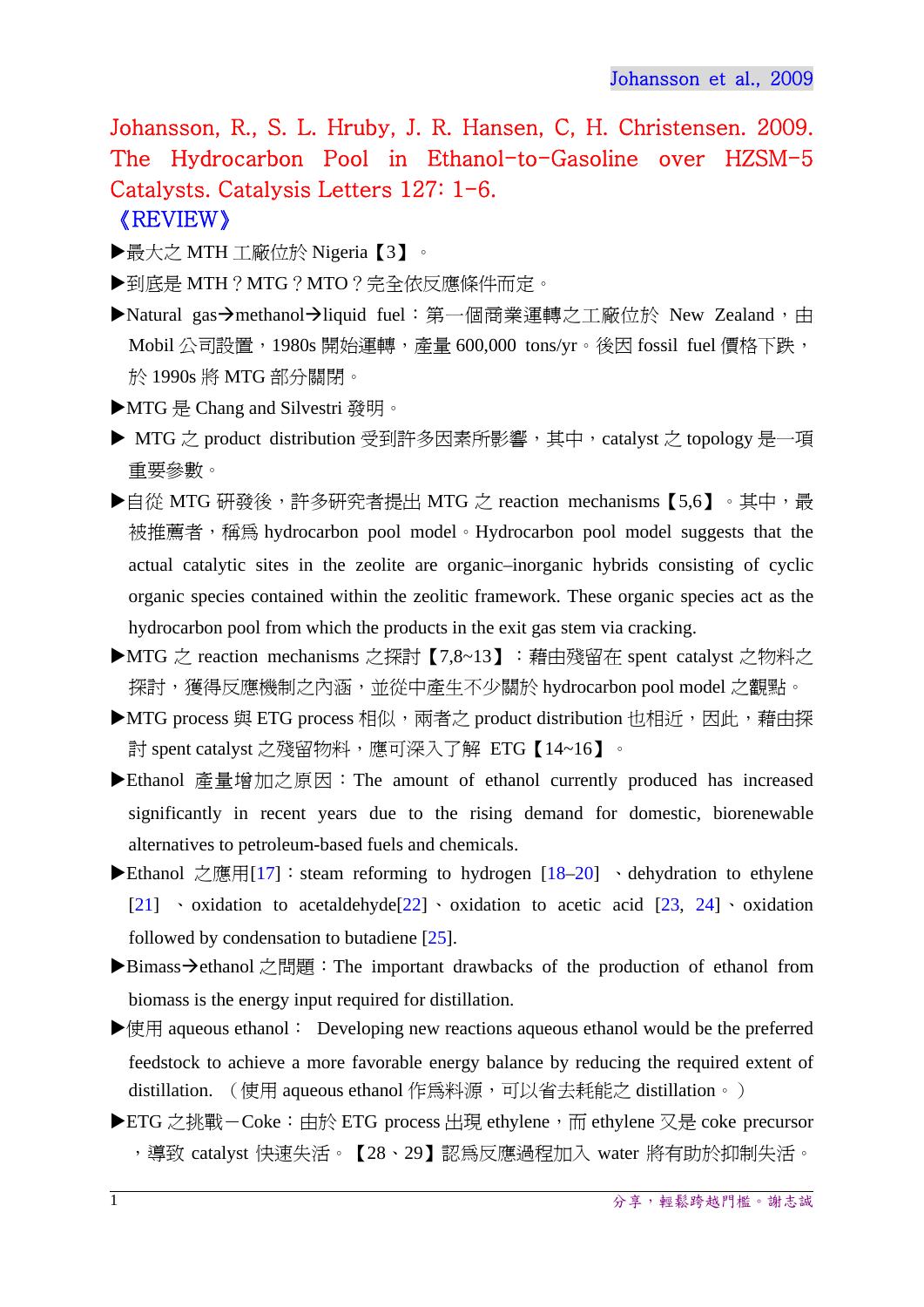因此,使用 lightly distilled bio-ethanol作為料源,可一方面延緩失活,另一方面降低 進料之乙醇濃度。

▶ETG mechanisms:比照探討 MTG mechanisms 之作法,方析 spent catalyst 之殘留物 料 (retained materials) 。

## 《**EXPERIMENT**》

- ▶產物分析之反應條件:HZSM-5(Si/Al = 11.5),溫度 400℃,WHSV = 6 h<sup>-1</sup>,反應 時間 2 h。
- ▶殘留物料分析之反應條件:HZSM-5(Si/Al = 11.5),溫度 450℃,WHSV = 9 h<sup>-1</sup>, 反應時間 15 分、60 分、120 分。反應後,以 He、於 55°C 下沖洗 5 分鐘。
- MTG 殘留物料分析:參照【30】。
- ▶ ETG 殘留物料分析: In a closed Teflon vial 100 mg of spent catalyst was dissolved in 3 mL of 20% wt hydrofluoric acid. The mixture was shaken and allowed to stand overnight. When the zeolite was completely dissolved, the retained material was extracted with 1 mL of dichloromethane with added chlorobenzene as an internal standard. The organic phase was filtered and most of the dichloromethane was allowed to evaporate. The concentrated samples were then analyzed on an Agilent 6850 GC fitted with a quadruple mass spectrometer detector 5975C.

## 《**RESULT**》

- ▶產物部分: MTG 與 ETG 之 Gaseous products 及 Liquid products 大體相似,惟存有小 差異:出現在 MTG、微量之 trimethyl benzene(三甲基苯)及 tetramethyl benzene( 四甲基苯)沒有出現在 ETG;出現在 ETG、微量之 ethyl methyl benzene (乙基-甲 基苯)沒有出現在 MTG。
- ▶殘留物料部分:比較流出 Reactor 之產物及 Spent catalyst 之殘留物料,可發現 tetraethyl benzene、triethyl methyl benzene、triethyl benzene、diethyl dimethyl benzene 及 diethyl methyl benzene 等出現在殘留物料,卻不在產物中。許多 smaller benzenes ,如 xylenes,在 ETG 及 MTG 之 spent catalyst 中都可發現。另,ETG 之 spent catalyst 有不少 mixed methyl ethyl benzenes, 這些 mixed benzenes 與從 MTG  $\zeta$  spent catalyst 中發現之 methyl benzenes 相似。
- ▶不同反應時間下之殘留物料部分 (ETG): Tetraethyl benzene、triethyl methyl benzene 及 triethyl benzene 隨反應時間增加而增加。methyl benzenes 則近乎不變。顯 示 ETG 與 MTG 都出現之 methyl benzenes,反應速度快過出現在 ETG 之 ethyl benzenes。